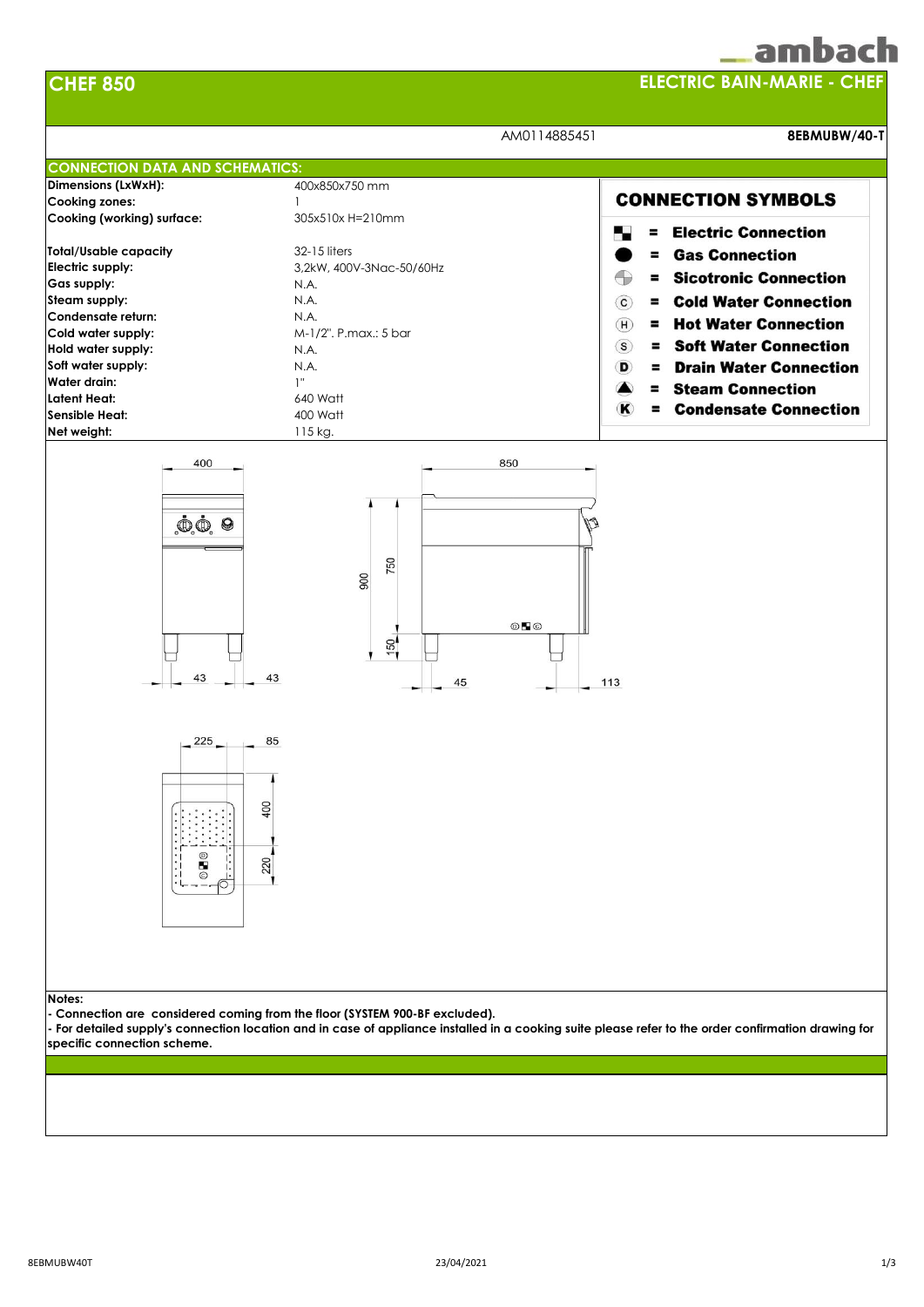## amhach